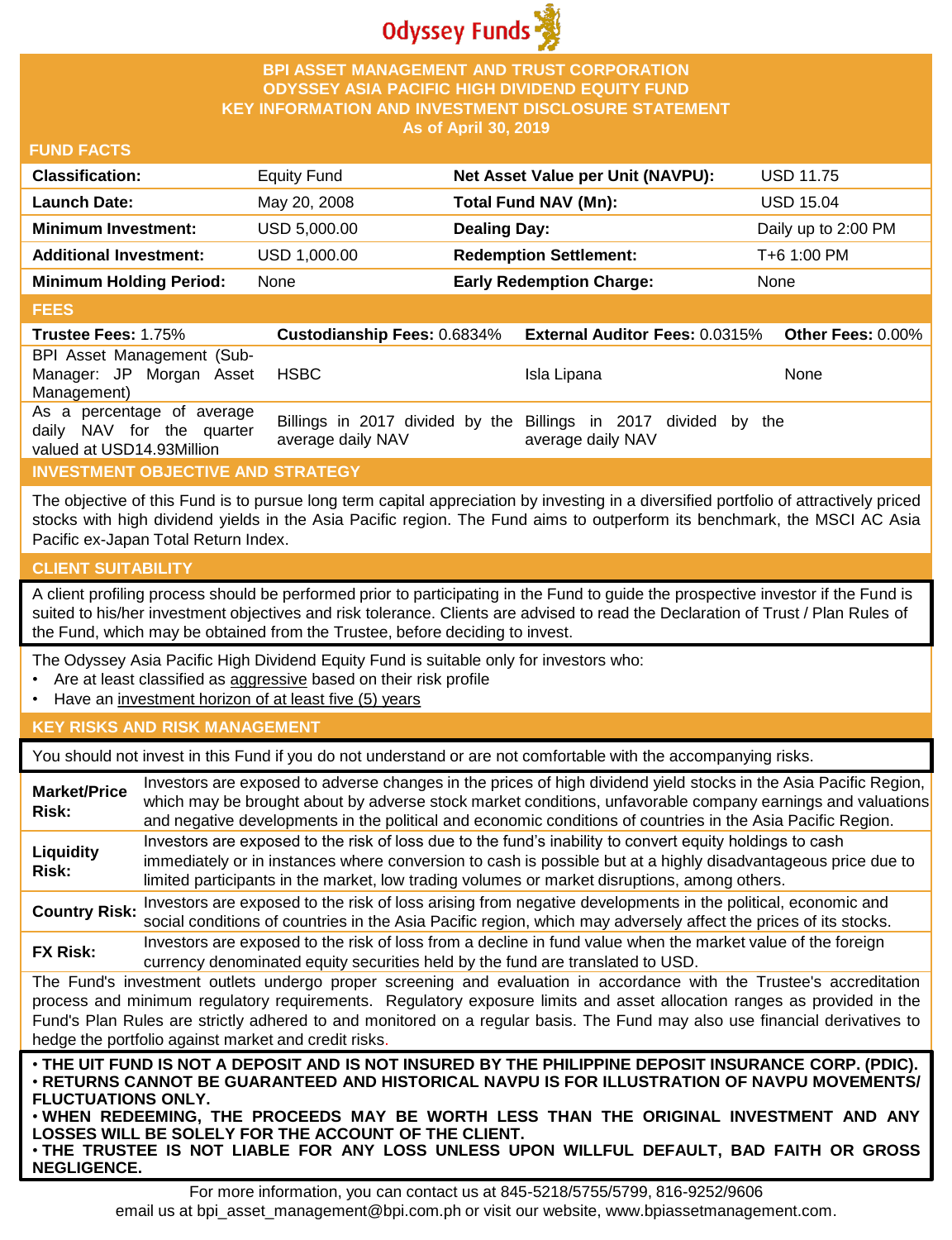## **FUND PERFORMANCE AND STATISTICS AS OF APRIL 30, 2019**

(Purely for reference purposes and is not a guarantee of future results)

#### **NAVPU GRAPH**



Benchmark\* : MSCI AC Asia Pacific ex-Japan Total Return Index

| <b>CUMULATIVE PERFORMANCE (%) 1</b>    |            |          |       |         |         |       |
|----------------------------------------|------------|----------|-------|---------|---------|-------|
|                                        | 1 mo       | 3 mos    | 6 mos | 1YR     | 3YRS    | S.I   |
| Fund                                   | 2.00       | 4.54     | 12.66 | 0.26    | 21.51   | 17.50 |
| <b>Benchmark</b>                       | 1.78       | 5.74     | 15.19 | $-2.75$ | 40.23   | 47.59 |
| <b>ANNUALIZED PERFORMANCE (%) 1</b>    |            |          |       |         |         |       |
|                                        | 1YR        | 2YRS     | 3YRS  | 4YRS    | 5YRS    | S.I   |
| Fund                                   | 0.26       | 5.14     | 6.71  | 1.34    | 3.42    | 1.48  |
| <b>Benchmark</b>                       | $-2.75$    | 7.96     | 11.93 | 4.02    | 5.45    | 3.62  |
| <b>CALENDAR YEAR PERFORMANCE (%) 1</b> |            |          |       |         |         |       |
|                                        | <b>YTD</b> | 2018     | 2017  | 2016    | 2015    | 2014  |
| Fund                                   | 11.90      | $-9.01$  | 20.33 | 3.45    | $-9.91$ | 7.08  |
| <b>Benchmark</b>                       | 13.85      | $-14.23$ | 37.63 | 6.18    | $-9.47$ | 3.71  |

# **PORTFOLIO COMPOSITION**

| <b>Allocation</b>                      | % of Fund     |
|----------------------------------------|---------------|
| <b>Equities</b>                        | 98.73         |
| Cash                                   | 1.68          |
| Time deposits and money market         |               |
| Other receivables - net of liabilities | $-0.40$       |
| <b>Top Five Sector Holdings</b>        | % of Equities |
| Financials                             | 39.08         |
| Real Estate                            | 16.90         |
| Information Technology                 | 16.01         |
| Industrials                            | 8.76          |
| <b>Consumer Discretionary</b>          | 5.59          |
| <b>Top Five Country Weightings</b>     | % of Equities |
| China                                  | 23.46         |
| Australia                              | 17.27         |
| Hong Kong                              | 14.13         |
| Taiwan                                 | 12.63         |
| Korea                                  | 10.57         |

| <b>NAVPU over the past 12 months</b>     |       |
|------------------------------------------|-------|
| Highest                                  | 11.88 |
| Lowest                                   | 10.29 |
| <b>STATISTICS</b>                        |       |
| Portfolio Beta                           | 0.99  |
| Volatility, Past 1 Year (%) <sup>2</sup> | 12.42 |
| Sharpe Ratio <sup>3</sup>                | -0.16 |
| Information Ratio <sup>4</sup>           | 0.63  |
| Current Number of Holdings               | 69    |

### <sup>1</sup>Returns are net of fees.

<sup>2</sup>Measures the degree to which the Fund fluctuates vis-à-vis its average return over a period of time.

<sup>3</sup>Used to characterize how well the return of a Fund compensates the investor for the level of risk taken. The higher the number, the better.

<sup>4</sup>Measures reward-to-risk efficiency of the portfolio relative to the benchmark. The higher the number, the higher the reward per unit of risk.

<sup>5</sup>Since inception.

6 Includes accrued income, investment securities purchased, accrued expenses, etc.

\*Declaration of Trust is available upon request through branch of account.

# **TOP TEN HOLDINGS**

| % of Equities |
|---------------|
| 6.14          |
| 3.89          |
| 3.69          |
| 3.04          |
| 3.00          |
| 2.79          |
| 2.66          |
| 2.49          |
| 2.46          |
| 2 44          |
|               |

# **RELATED PARTY TRANSACTIONS\***

The Fund has no transactions and outstanding investments with entities related to BPI Asset Management and Trust Corporation (BPI AMTC).

\* Related party in accordance with BPI AMTC's internal policy.